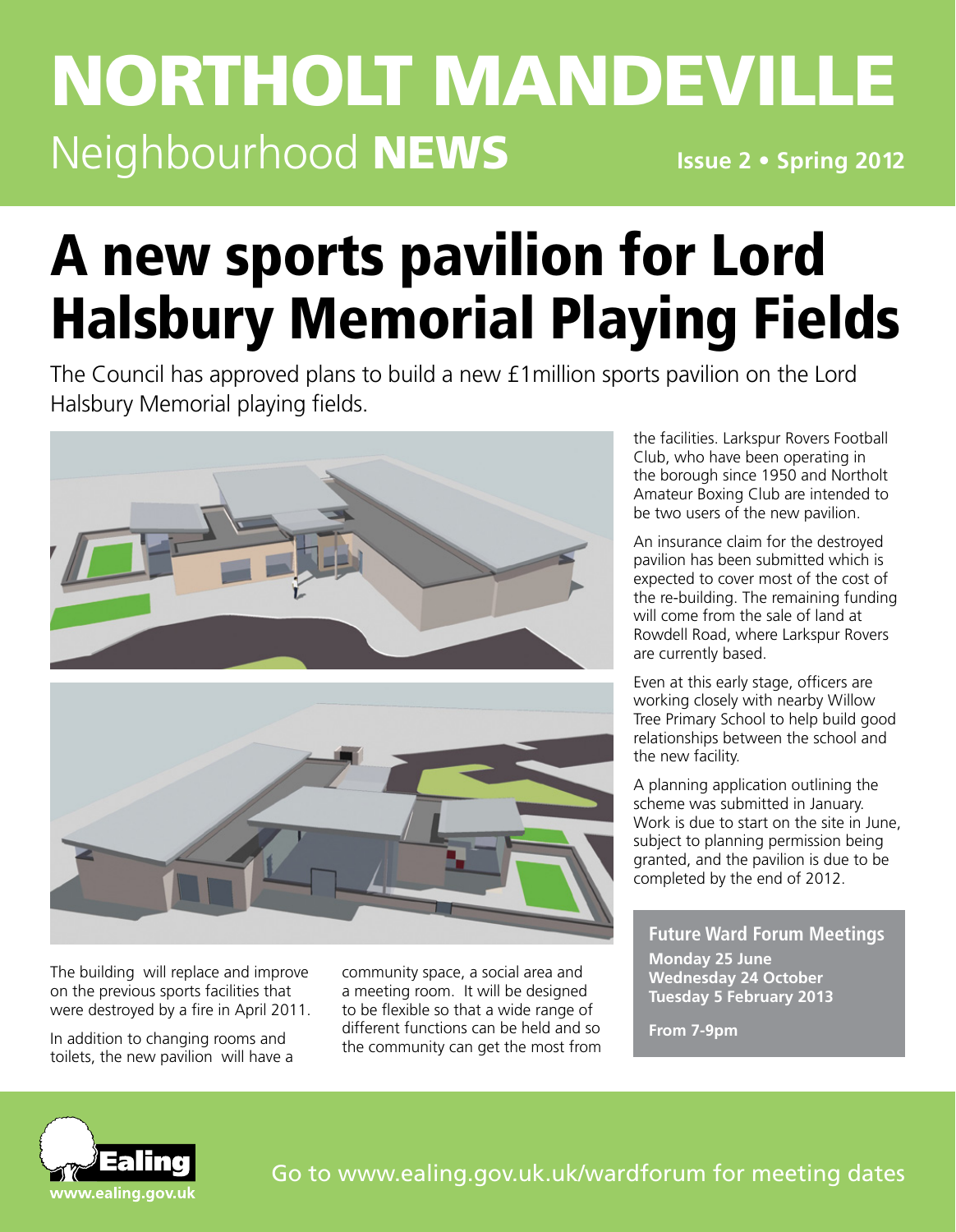# High Speed 2



High Speed 2 (HS2) is a proposed high-speed railway between London and the Midlands, with possible future extensions to the north of England. High Speed Two Limited (HS2 Ltd) is the company which is doing the work on behalf of the Government. In January the Government announced that it would continue with designs for this scheme.

The council shares the frustration and disappointment of local residents over this announcement. Despite making various representations about the proposal, the route in Ealing remains unchanged, except for a very short section of tunnel to the far west of the borough.

Although the scheme may create job opportunities for local people, it is expected that especially during the construction phase Northolt Mandeville residents will be adversely affected by the work. There are plans for new bridges over Mandeville Road, Eastcote Lane and the tunnel portal. Disruption is likely to be particularly acute for those who back onto the existing Central line rail track.

Over the next 18 months HS2 Ltd will produce more detailed designs. They will also hold various consultation events to collect information necessary for a statutory Environmental Impact Assessment (EIA), the construction work, and the rail route's levels and alignment.

The council will work tirelessly to seek further changes and improvements to the route and to mitigate any impacts of the scheme on local residents; we need you to come to consultation events to make your voices heard. To keep you updated watch the council's website or email mywardmatters@ ealing.gov.uk with the subject "HS2 and Northolt Mandeville ward forum" to be added to an email distribution list about HS2.

HS2 Ltd will be setting up:

- community forums to have effective dialogue with local communities
- planning forums
- an environment forum

## **Yellow lines**

**The council paints yellow lines on local streets in response to complaints about inconsiderate parking or safety concerns from residents. For example yellow lines can reduce the incidence of neighbours or commuters parking inconsiderately or keep sight lines clear to help protect vulnerable road users such as pedestrians and cyclists. Yellow lines can also ensure there is enough space to allow the refuse and recycling vehicles to collect your waste. Do let us know if these local schemes have improved parking and safety:** 



Sandringham Road. The double yellow lines were extended to the dropped kerb outside number 1 to prevent cars parking near the junction to Belvue Road and obstructing a dropped kerb.



Kingston Close. Double yellow lines were put in on both sides of the close to prevent cars blocking an access road to the garages.



Fort Road. These double yellow lines were put in to prevent people parking cars and obstructing rubbish trucks from collecting the rubbish.



Lewes Close. These waiting restrictions were introduced to improve safety on the sharp bend.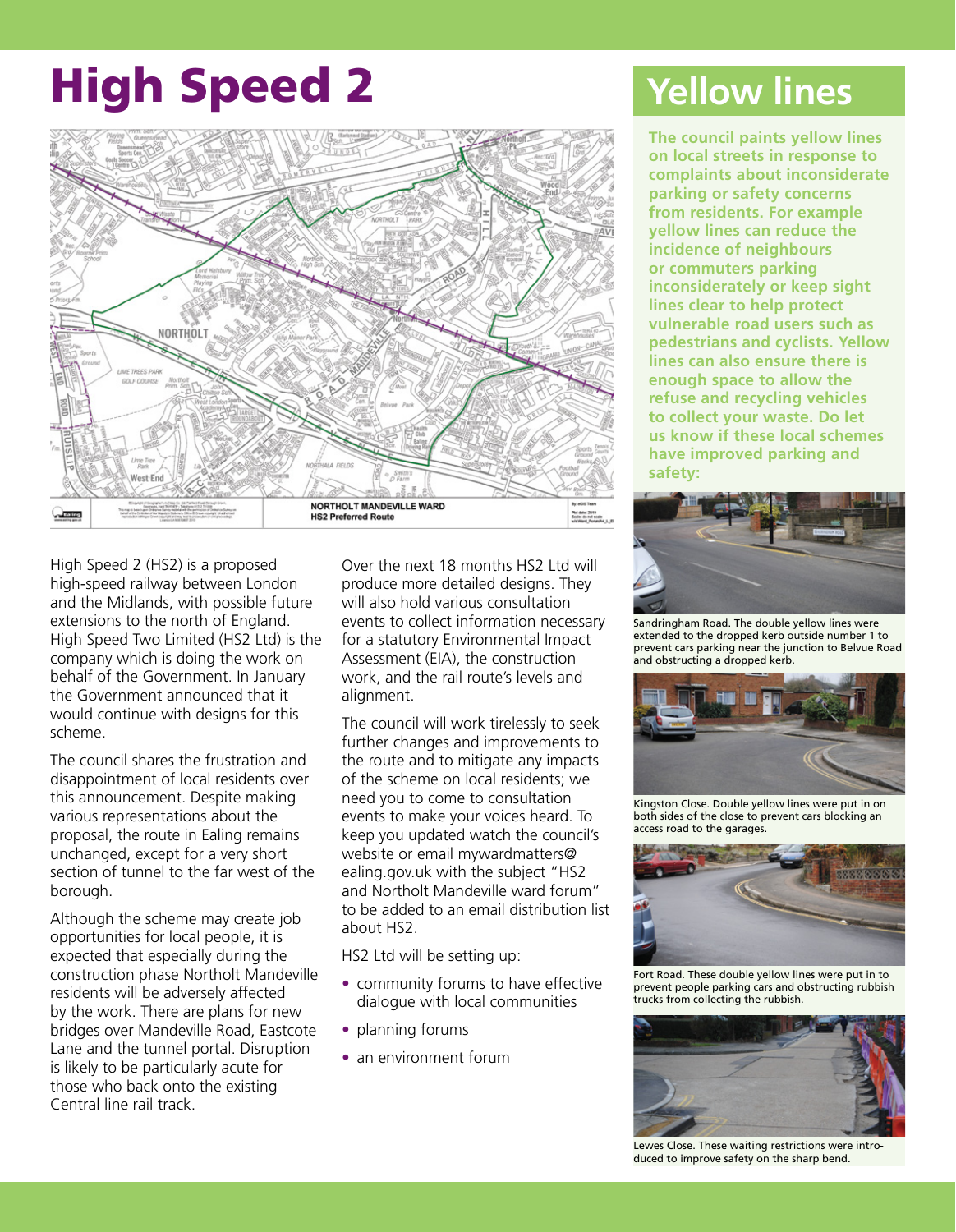## **From recycling to riches**

**In May last year Northolt Mandeville was a winning ward in the council's Recycling Rewards competition. Participation rates improved by 4.1% and as a result the ward picked up a £20,000 cash prize.**

**In the period that the competition was running, the ward contributed to an extra 370.32 tonnes – of kerbside recycling being collected. This is equivalent to the weight of 370 classic Mini cars. In total, 2607.72 less tonnes of waste were sent to landfill over the same period, which equates to savings of £231,148 in landfill tax. This is down to an increase in recycling and a reduction in the amount households are throwing away.**

**The prize has been spent on a number of ward projects:**

- **• improving the fencing around the Wireless Station Open Space (£725)**
- **• extending the time the hanging baskets were sited along Church Road/Mandeville Road until the autumn (£1,600)**
- **• Christmas Lights for Mandeville Road (£4,100)**
- **• funding the mobile youth activity, see back page for further details (£4,800)**
- **• the Kickz project (£5,000)**
- **• further work on the Northolt Village Memorial Wall (£2,500)**
- **• Eastcote Lane speeding traffic study (£800)**

## RISE Art project

Paints, paintbrushes, palets, canvasses, easels, glass painting kits, soap making materials, clay and model-making kits have been bought by RISE Ealing to help isolated older people in the Northolt area. The project will also include sessions led by an artist who can teach different techniques to the members. The project has been particularly beneficial to those who have mild dementia.

## Tackling traffic concerns Kickz Project

Over the past few years, residents have raised concerns about heavy goods vehicles (HGVs) using the residential roads to get to Greenford industrial estate. The freight vehicles often get stuck trying to navigate around various tight bends in the roads, particularly Ealing Road and Belvue Road, or when taking short cuts down through Eskdale Road and Rectory Gardens.

In January the council commissioned a study to look into this problem, and will interview businesses, have discussions with satellite navigation providers, and recommend options to reduce the number of HGVs driving through the residential streets. Past experience had shown that signs alone do not work. For example the 'No HGV' signs on Sandringham Road and Belvue Road have needed repositioning and it had been proposed to put other signs in Eskdale Road and Rectory Gardens.

In the meantime, work on the corner of the junction of Mandeville Road and Ealing Road started this spring. This includes building out the footpaths on the corner of the junction and at the entrance of Station Parade while retaining most of the parking spaces for local shoppers, and putting up additional signs directing HGVs to use the A40 and A312. It is hoped this will deter HGVs using Belvue Road.

One of the projects made possible from winning the Recycling Rewards has been the Kickz project which runs sports activities sessions for teenagers.

Sessions are constantly being improved to make them more appealing and an important part of the project is marketing. The Kickz team provides leaflets and posters in local venues, and send mailouts to participants on it's database. The project is also promoted from time to time in the Brentford FC matchday programme as well as the Young Ealing website and the police's Safer Neighbourhood teams help to distribute leaflets.

The sessions will continue to run until the end of March:

Tuesday football (15-18 yrs) at Northolt High 5.30-7.30pm

Tuesday Tapeball Cricket (12-18 yrs) at Northolt High 5-7pm

Thursday football (12-14 yrs) at Northolt High 5.30-7.30pm

To contact the Kickz project call 0208 326 7030 or email is kpuran@brentfordfccst.com